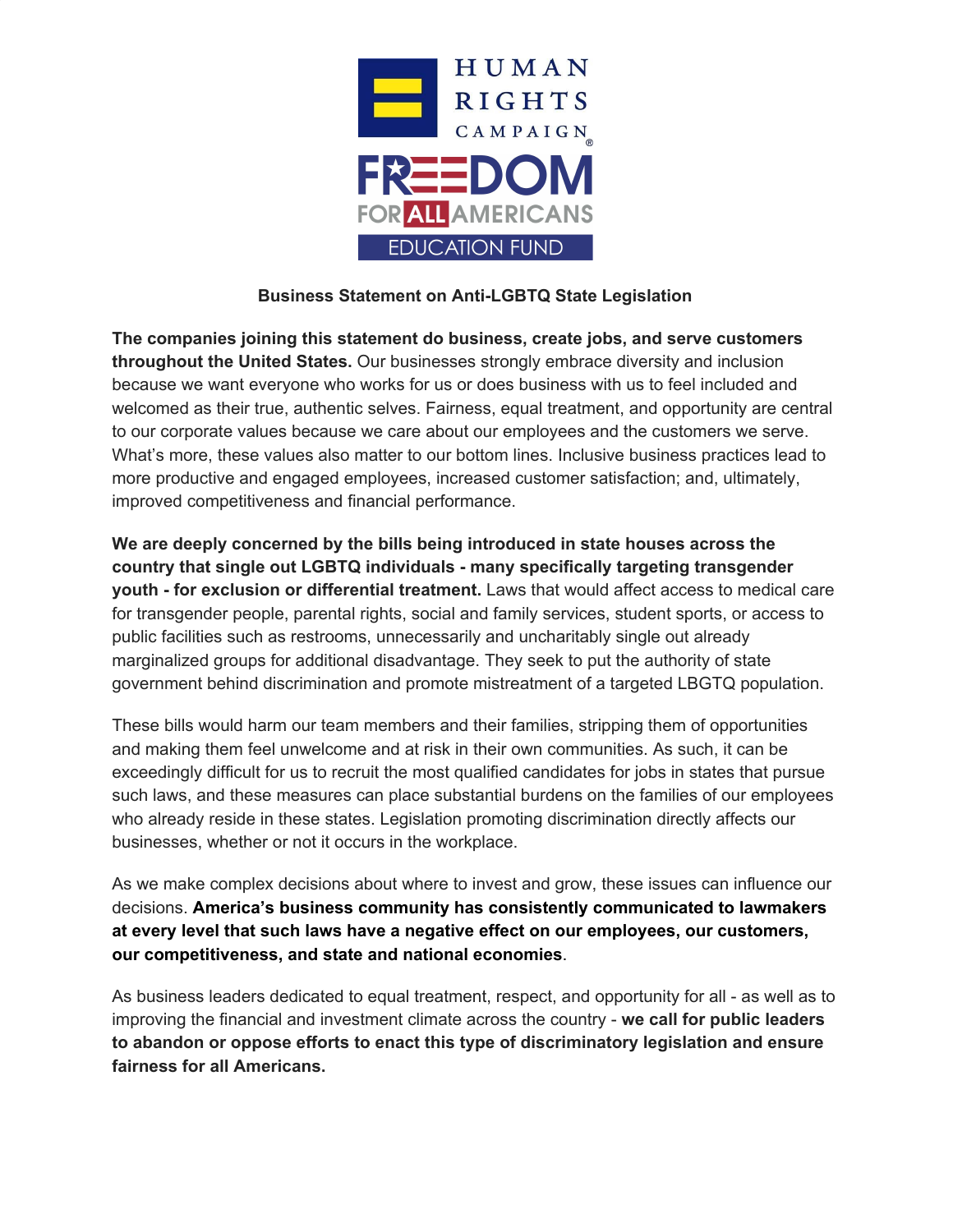Signed:

| <b>AEO Inc.</b>                 | <b>Hilton</b>                                                                 |
|---------------------------------|-------------------------------------------------------------------------------|
| <b>Airbnb</b>                   | <b>IBM</b>                                                                    |
| <b>Amalgamated Bank</b>         | <b>IKEA North America Services, LLC</b>                                       |
| <b>Amazon</b>                   | <b>Instacart</b>                                                              |
| <b>American Airlines</b>        | Levi Strauss & Co.                                                            |
| <b>Apple</b>                    | <b>Lush Fresh Handmade Cosmetics</b>                                          |
| Asana, Inc.                     | Lyft, Inc.                                                                    |
| AT&T                            | <b>Marriott International, Inc.</b>                                           |
| <b>Bayer US LLC</b>             | <b>MassMutual</b>                                                             |
| Ben & Jerry's Homemade, Inc.    | <b>Microsoft</b>                                                              |
| <b>Boehringer Ingelheim USA</b> | <b>Mobilize</b>                                                               |
| <b>Capital One</b>              | Nike, Inc.                                                                    |
| <b>Corning Incorporated</b>     | <b>PayPal</b>                                                                 |
| Chobani                         | <b>Salesforce</b>                                                             |
| <b>CSAA Insurance Group</b>     | <b>SunLife</b>                                                                |
| Dow Inc.                        | <b>Sustainable Food Policy Alliance,</b><br>including member companies Danone |
| Dropbox Inc.                    | North America; Mars, Incorporated;                                            |
| <b>Eastern Bank</b>             | Nestlé USA; and Unilever United States                                        |
| Google                          | <b>TechNet</b>                                                                |
| <b>GoDaddy</b>                  | <b>Trillium Asset Management</b>                                              |
| <b>Hewlett Packard Inc.</b>     | <b>Uber</b>                                                                   |